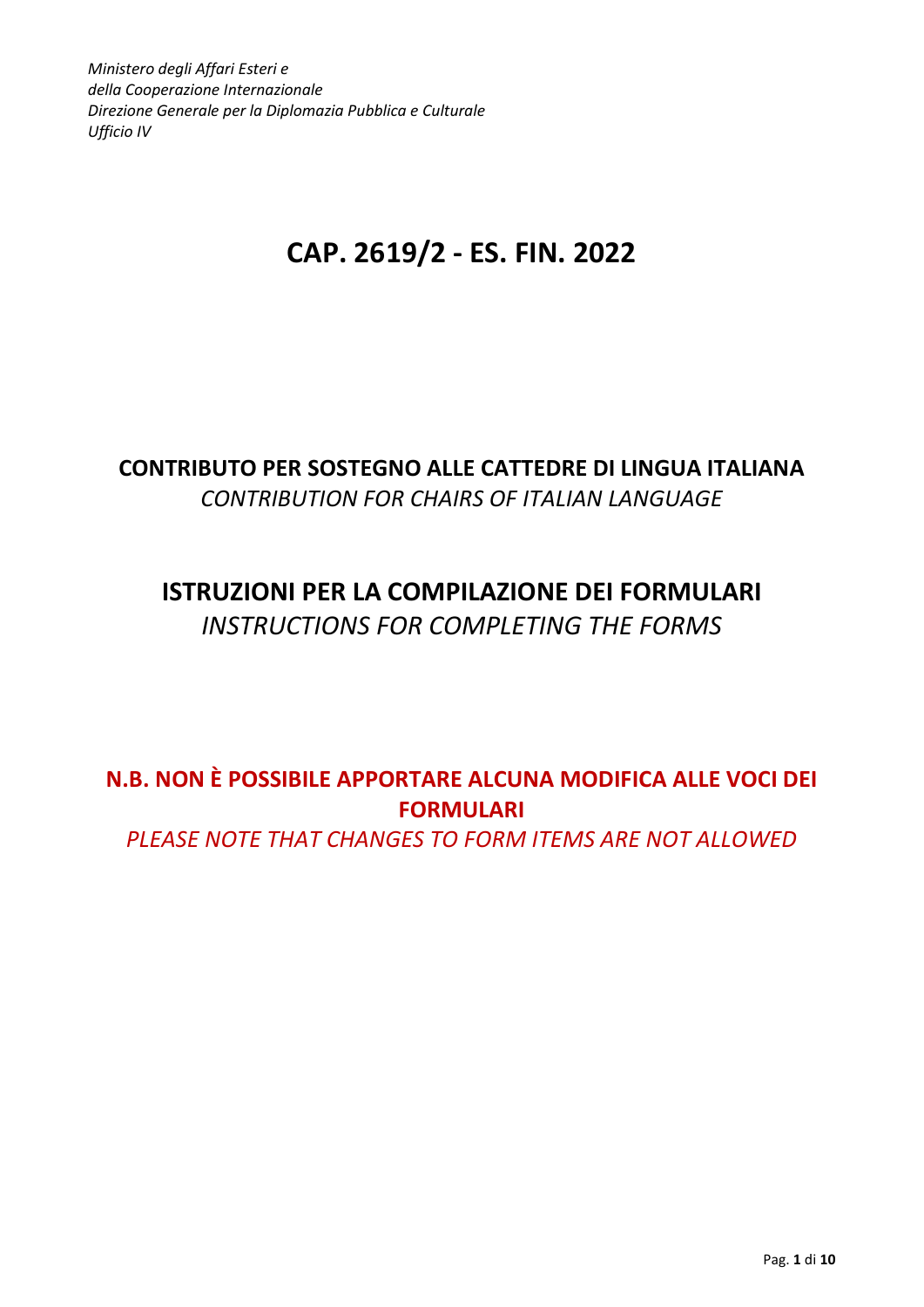# CAP. 2619/2 - ES. FIN. 2022

#### CONTRIBUTO PER SOSTEGNO ALLE CATTEDRE DI LINGUA ITALIANA

CONTRIBUTION FOR CHAIRS OF ITALIAN LANGUAGE

SI PREGA DI COMPILARE IL MODULO IN FORMATO DIGITALE IN OGNI SUA PARTE, PREFERIBILMENTE IN ITALIANO E DI COMPLETARLO CON LA FIRMA, LA DATA E IL TIMBRO DELL' ISTITUZIONE RICHIEDENTE. Please fill in the form electronically, preferably in Italian. All sections should be completed in full, signed and stamped by the applicant.

#### PARTE RISERVATA ALLE ISTITUZIONI UNIVERSITARIE (ONLY FOR UNIVERSITIES)

|                          | DENOMINAZIONE DELL'ISTITUZIONE E SEDE<br>NAME OF THE UNIVERSITY and COUNTRY                     | <b>Specificare</b><br>riferimenti<br>dell'Istituzione richiesti.<br>Please<br>provide all the requested details<br>about your University. |
|--------------------------|-------------------------------------------------------------------------------------------------|-------------------------------------------------------------------------------------------------------------------------------------------|
| Istituzione statale      | Istituzione privata                                                                             | Istituzione pubblico-privata                                                                                                              |
| <b>Public University</b> | <b>Private University</b>                                                                       | Public/Private Institution                                                                                                                |
|                          | <b>E-mail Dipartimento di Italiano</b> ( <i>Email of the Department of Italian Studies</i> )    |                                                                                                                                           |
|                          | E-mail Docente di italiano di riferimento (Email of the reference Lecturer of Italian language) |                                                                                                                                           |
|                          |                                                                                                 |                                                                                                                                           |

| <b>DESCRIZIONE DEL PROGETTO / Project description</b><br>Fornire tutte le informazioni<br>richieste sul progetto di corso<br>di italiano. / Please provide all<br>Creazione nuovo corso d'italiano / Creation of a new Italian language course<br>the details requested on your<br>Italian course project.<br>Mantenimento di un corso d'italiano esistente / Support of an existing course                                                              |
|----------------------------------------------------------------------------------------------------------------------------------------------------------------------------------------------------------------------------------------------------------------------------------------------------------------------------------------------------------------------------------------------------------------------------------------------------------|
| SI È GIÀ BENEFICIATO DEL CONTRIBUTO IN PASSATO? / Have you ever received a contribution?<br>NO, è la prima richiesta di contributo / NO, this is our first application                                                                                                                                                                                                                                                                                   |
| SÌ, si è beneficiato del contributo per n.  anni / YES, we have been receiving contributions for n.<br>years<br>Ultimo contributo assegnato nel (specificare l'anno):<br>2021<br>2020<br>2019<br>2018<br>2017<br>2016<br>Last contribution granted in (please specify the year):<br>2021<br>2020<br>2017<br>2016<br>2019<br>2018                                                                                                                         |
| Specificare l'anno di assegnazione dell'ultimo contributo. Se l'ultimo contributo è stato concesso nell'Esercizio finanziario 2021, l'indicazione dovrà<br>riguardare detto contributo. / Please specify the year in which the last contribution was awarded. If the last contribution was granted in the financial year<br>2021, please refer to that contribution.                                                                                     |
| L'ULTIMO CONTRIBUTO ASSEGNATO È STATO UTILIZZATO? / Did you use the last granted contribution?<br>Si / Yes<br>NO / No<br>SE NO, L'IMPORTO INUTILIZZATO È STATO RESTITUITO? / If not, has the unused amount been                                                                                                                                                                                                                                          |
| returned?<br>Qualora non sia stato possibile utilizzare l'ultimo contributo ricevuto, specificare se è stato<br>Si / Yes<br>NO / No<br>restituito. N.B. La restituzione è precondizione per l'assegnazione di un nuovo contributo. / If it<br>was not possible to use the last contribution received, please specify whether it was returned. Please<br>note that the return is a precondition for the assignment of a new contribution.<br>Pag. 2 di 10 |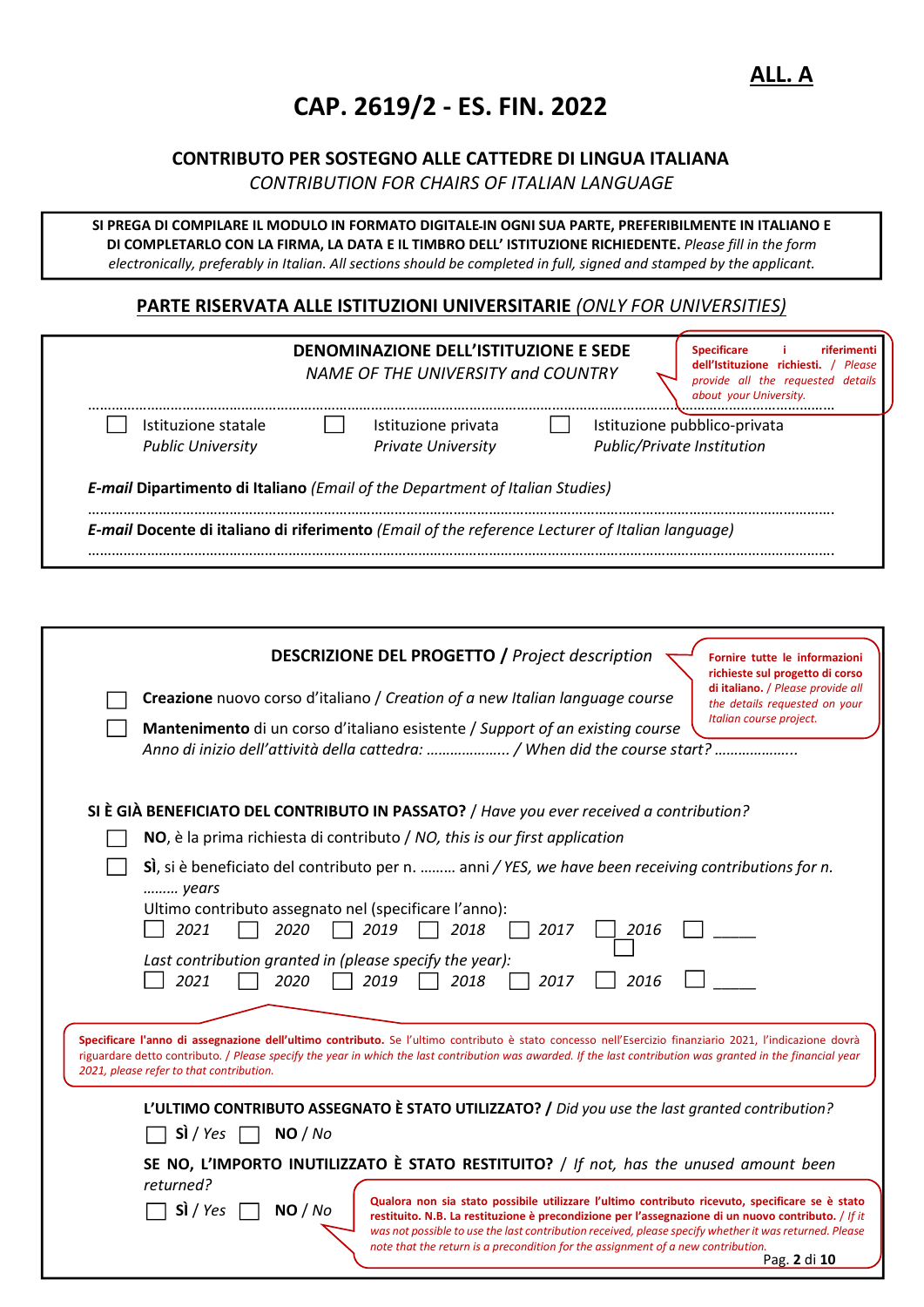| L'utilizzo del contributo assegnato nel 2021 non è ancora concluso e l'Ateneo si impegna a<br>trasmettere la relazione entro la scadenza. / The use of the contribution awarded in 2021 has<br>not yet been completed and the University undertakes to submit the report by the deadline.                                                                                                                                                                                                                                                                                                                                                                                                                                                                                                                                                                                                                                                                                                                                                                                                                                                                                                                                    |  |
|------------------------------------------------------------------------------------------------------------------------------------------------------------------------------------------------------------------------------------------------------------------------------------------------------------------------------------------------------------------------------------------------------------------------------------------------------------------------------------------------------------------------------------------------------------------------------------------------------------------------------------------------------------------------------------------------------------------------------------------------------------------------------------------------------------------------------------------------------------------------------------------------------------------------------------------------------------------------------------------------------------------------------------------------------------------------------------------------------------------------------------------------------------------------------------------------------------------------------|--|
| In caso di contributo assegnato nel 2021: qualora l'utilizzo non sia ancora terminato e, pertanto, non sia attualmente possibile predisporre la<br>relazione, l'Università si impegna a trasmettere la relazione non oltre il termine dell'Anno Accademico (per le università che adottano il calendario<br>boreale) oppure entro il termine del 30 settembre 2022 (per le università che adottano il calendario australe). / In the case of a grant awarded in<br>2021: if you are still using the granted funds and, therefore, it is not currently possible to prepare the report, the University undertakes to transmit it<br>no later than the end of the Academic Year (for universities that adopt the boreal calendar) or by the deadline of September 30th, 2022 (for<br>universities that adopt the austral calendar).                                                                                                                                                                                                                                                                                                                                                                                             |  |
| TOTALE NUMERO CORSI/CLASSI D'ITALIANO PRESSO L'ISTITUZIONE RICHIEDENTE (PER A.A.):<br>Total number of Italian language courses/classes offered by the Institution (per Academic Year):                                                                                                                                                                                                                                                                                                                                                                                                                                                                                                                                                                                                                                                                                                                                                                                                                                                                                                                                                                                                                                       |  |
| TOTALE STUDENTI ISCRITTI AI CORSI D'ITALIANO PRESSO L'ISTITUZIONE RICHIEDENTE (PER A.A.):<br>Total number of students enrolled in the Italian language courses offered by the Institution (per A.Y.):                                                                                                                                                                                                                                                                                                                                                                                                                                                                                                                                                                                                                                                                                                                                                                                                                                                                                                                                                                                                                        |  |
| LIVELLO DEI CORSI DI ITALIANO / Level of the Italian language courses offered by the Institution:                                                                                                                                                                                                                                                                                                                                                                                                                                                                                                                                                                                                                                                                                                                                                                                                                                                                                                                                                                                                                                                                                                                            |  |
|                                                                                                                                                                                                                                                                                                                                                                                                                                                                                                                                                                                                                                                                                                                                                                                                                                                                                                                                                                                                                                                                                                                                                                                                                              |  |
|                                                                                                                                                                                                                                                                                                                                                                                                                                                                                                                                                                                                                                                                                                                                                                                                                                                                                                                                                                                                                                                                                                                                                                                                                              |  |
| Description of the Italian language teaching project for which you request the contribution in order to<br>cover/supplement the salary of the teaching staff (max. 30 lines)                                                                                                                                                                                                                                                                                                                                                                                                                                                                                                                                                                                                                                                                                                                                                                                                                                                                                                                                                                                                                                                 |  |
| Si ricorda che i presenti contributi sono concessi per la creazione e il funzionamento di cattedre di italiano presso Università straniere e sono<br>destinati alla copertura totale o parziale della retribuzione di insegnanti assunti direttamente dalle Università con contratto a legge locale.<br>Con il termine "cattedre di italiano" si intendono cattedre e/o corsi di insegnamento in ambito universitario nei quali la lingua italiana figuri tra<br>le lingue insegnate secondo l'ordinamento dell'istituzione interessata, anche se la cattedra o il corso ha una diversa denominazione.<br>La richiesta deve essere coerente con le finalità per le quali i contributi possono essere concessi. Gli obiettivi del progetto presentato devono<br>emergere in modo univoco dal modulo di richiesta e dalla lettera di motivazione che devono riportare SINTETICAMENTE la destinazione dei fondi.<br>N.B. Quale criterio generale, non si potranno prendere in considerazione richieste di Università dove siano già in servizio lettori di ruolo MAECI<br>inviati dall'Italia. Fa eccezione l'esistenza di specifici finanziamenti previsti, per esempio, da Accordi Culturali bilaterali ratificati dal nostro |  |
| Parlamento, che andranno opportunamente segnalati nella richiesta.<br>Non possono inoltre essere prese in considerazione richieste di Università che intendano utilizzare i contributi per scopi che esulino dalla<br>retribuzione dei docenti assunti con contratto a legge locale come, a titolo esemplificativo e non esaustivo, l'acquisto di libri, materiale didattico                                                                                                                                                                                                                                                                                                                                                                                                                                                                                                                                                                                                                                                                                                                                                                                                                                                 |  |
| o materiale promozionale, l'organizzazione di conferenze, convegni o altri eventi, la retribuzione di conferenzieri e ospiti di convegni, le spese di<br>viaggio dei docenti partecipanti a convegni e riunioni esterne.<br>I contributi concessi nell'E.F. 2022 dovranno essere utilizzati entro la conclusione delle attività dell'A.A. 2022/23 (in base al calendario, boreale o                                                                                                                                                                                                                                                                                                                                                                                                                                                                                                                                                                                                                                                                                                                                                                                                                                          |  |
| australe, adottato dagli Atenei).<br>La restituzione dei contributi inutilizzati o impropriamente utilizzati è precondizione per la richiesta di un nuovo contributo.                                                                                                                                                                                                                                                                                                                                                                                                                                                                                                                                                                                                                                                                                                                                                                                                                                                                                                                                                                                                                                                        |  |
| Please note that these contributions are granted for the creation and operation of chairs of Italian language at foreign universities and are intended<br>for the total or partial coverage of the remuneration of teachers hired by universities with local law contracts.<br>The term "chairs of Italian" means chairs and / or teaching courses in universities in which the Italian language is among the languages taught                                                                                                                                                                                                                                                                                                                                                                                                                                                                                                                                                                                                                                                                                                                                                                                               |  |
| according to the regulations of the institution concerned, even if the chair or course has a different name.<br>The request must be consistent with the purposes for which contributions can be granted. The objectives of your project must be unambiguously<br>described in the application form and in the motivation letter which must BRIEFLY indicate the destination of the funds.                                                                                                                                                                                                                                                                                                                                                                                                                                                                                                                                                                                                                                                                                                                                                                                                                                    |  |
| Please note that, as a general criterion, requests from universities where MAECI tenured lecturers sent from Italy are already in service will not be<br>considered. An exception is the existence of specific funding provided, for example, by bilateral Cultural Agreements ratified by the Italian Parliament,<br>which have to be duly reported in the request.                                                                                                                                                                                                                                                                                                                                                                                                                                                                                                                                                                                                                                                                                                                                                                                                                                                         |  |
| Furthermore, requests from universities that intend to use the contributions for purposes other than the remuneration of teachers of Italian language<br>hired under local law contracts such as, by way of example, the purchase of books, teaching material or promotional material, the organization of<br>conferences, conventions or other events, the remuneration of conference quests, travel expenses of teachers participating in conferences and external                                                                                                                                                                                                                                                                                                                                                                                                                                                                                                                                                                                                                                                                                                                                                         |  |
| meetings cannot be taken into consideration.<br>The contributions granted in the Financial Year 2022 must be used by the end of the activities of the Academic Year 2022/23 (according to the Northern<br>or Southern Hemisphere academic calendar adopted by the Universities).                                                                                                                                                                                                                                                                                                                                                                                                                                                                                                                                                                                                                                                                                                                                                                                                                                                                                                                                             |  |
| The return of unused or improperly used contributions is a precondition for applying for a new contribution.                                                                                                                                                                                                                                                                                                                                                                                                                                                                                                                                                                                                                                                                                                                                                                                                                                                                                                                                                                                                                                                                                                                 |  |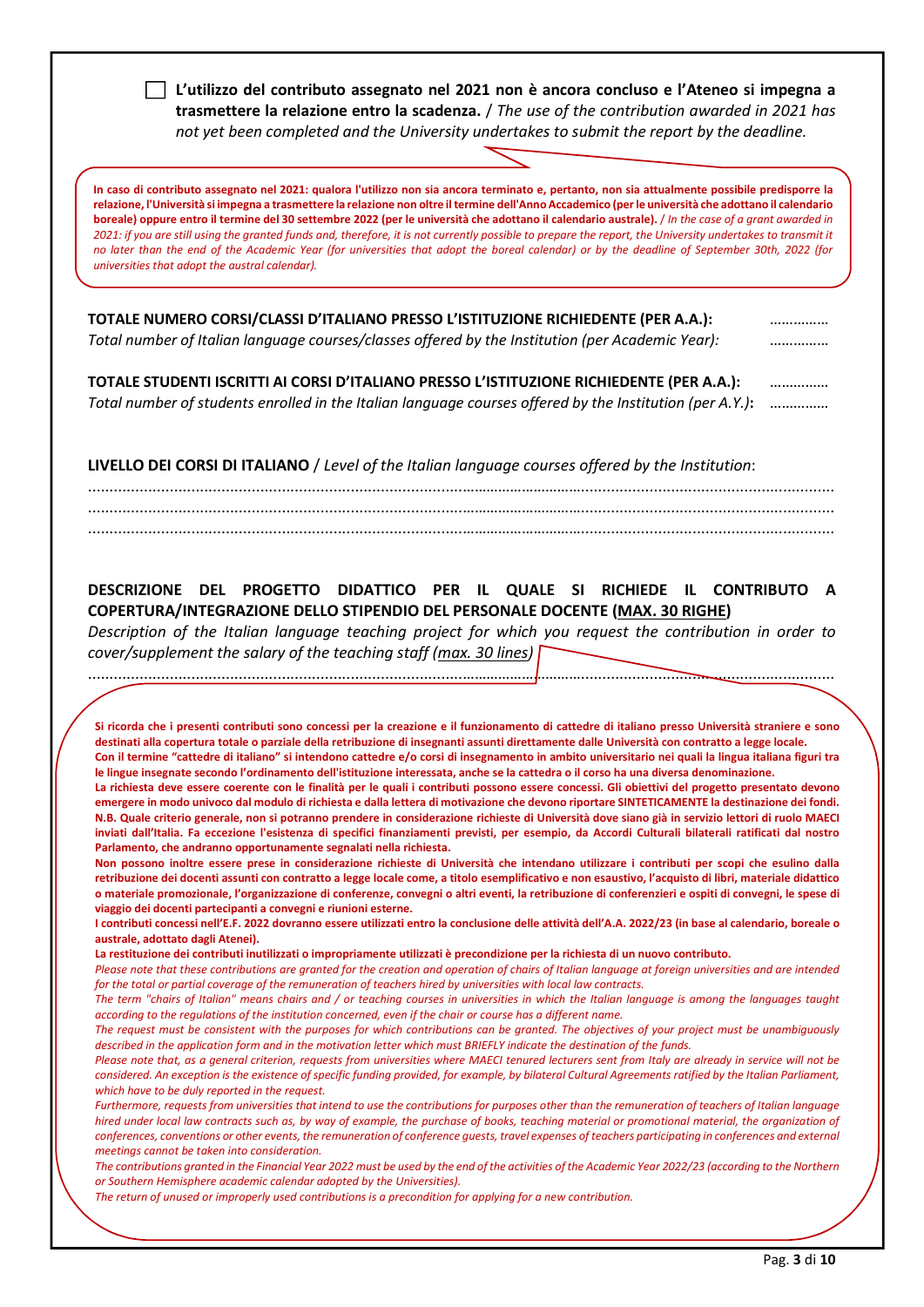| <b>PROGETTO "LAUREATI PER L'ITALIANO"</b><br>A.A. 2022-23<br>Will the University participate in the "Laureati per l'italiano" Project in<br>the A.Y. 2022-23? | PRESENZA DI UN LETTORE DI RUOLO (MAECI)<br>A.Y. 2022-23<br>Will a MAECI lecturer work at the University in the A.Y. 2022-23?                                                                                                                                                                                                                                                                                                         |
|---------------------------------------------------------------------------------------------------------------------------------------------------------------|--------------------------------------------------------------------------------------------------------------------------------------------------------------------------------------------------------------------------------------------------------------------------------------------------------------------------------------------------------------------------------------------------------------------------------------|
| Sì / Yes                                                                                                                                                      | Sì / Yes                                                                                                                                                                                                                                                                                                                                                                                                                             |
| NO / No                                                                                                                                                       | NO / No                                                                                                                                                                                                                                                                                                                                                                                                                              |
| whether or not a MAECI regular lecturer will work at the University in the A.Y. 2022/23.<br>Copertura stipendio docente / Teachers' salaries in full          | Indicare se, per l'A.A. 2022/23, si è stati inclusi o meno nel Progetto "Laureati per l'italiano" e se, nell'A.A. 2022/23, presso l'Università presterà servizio<br>o meno un lettore di ruolo MAECI. / Please indicate whether or not you have been included in the "Laureati per l'italiano" Project in the A.Y. 2022/23 and<br>IL CONTRIBUTO SARÀ UTILIZZATO ESCLUSIVAMENTE PER: / The contribution will be used EXCLUSIVELY for: |
| Integrazione stipendio docente / Teachers' salaries in part                                                                                                   |                                                                                                                                                                                                                                                                                                                                                                                                                                      |
| of Italian language hired by the Universities with a local law contract.                                                                                      | Si ricorda che i contributi possono essere utilizzati esclusivamente per la copertura totale o parziale della retribuzione di insegnanti assunti direttamente dalle<br>Università con contratto a legge locale. / Please note that the contributions can be used exclusively for the total or partial coverage of the remuneration of teachers                                                                                       |
|                                                                                                                                                               |                                                                                                                                                                                                                                                                                                                                                                                                                                      |
| Fornire tutte le informazioni                                                                                                                                 | <b>PREVENTIVO DI SPESA / Cost estimate</b>                                                                                                                                                                                                                                                                                                                                                                                           |

spesa. / Please provide all the details requested on your cost estimate.

richieste sul preventivo di

STIPENDIO MENSILE MEDIO (LORDO) DI UN DOCENTE/LETTORE / Average (gross) monthly salary of a teacher/lecturer

Valuta locale / Local currency …………………………………………... / EURO …………………………………………...

Indicare qual è, in media, lo stipendio mensile lordo di un docente/lettore presso l'Ateneo. / Please indicate what is, on average, the gross monthly salary of a teacher / lecturer working at your University.

Si prega di fornire il quadro dei soli costi riguardanti la retribuzione complessiva annuale del personale docente assunto localmente, cui è finalizzata la richiesta di contributo. Si prega pertanto di indicare i costi totali per tale retribuzione, quanto, di questi costi, sarà coperto dall'Ateneo con fondi propri e quanto si chiede come contributo per coprire la restante parte della retribuzione. / Please provide an overview of the costs relating to the total annual remuneration of the Italian language teaching staff hired locally, for which the request for contribution is aimed. Therefore, please indicate the total costs for the above-mentioned remuneration, how much of these costs will be covered by the University with its own funds and how much is requested as a contribution to cover the remaining part of the salary.

COSTI TOTALI (Retribuzione complessiva annuale per il personale docente assunto localmente, cui è finalizzata la richiesta di contributo) / TOTAL COSTS (Total annual salary for teaching staff hired locally, for which the request for contribution is aimed)

Valuta locale / Local currency …………………………………………... EURO …………………………………………...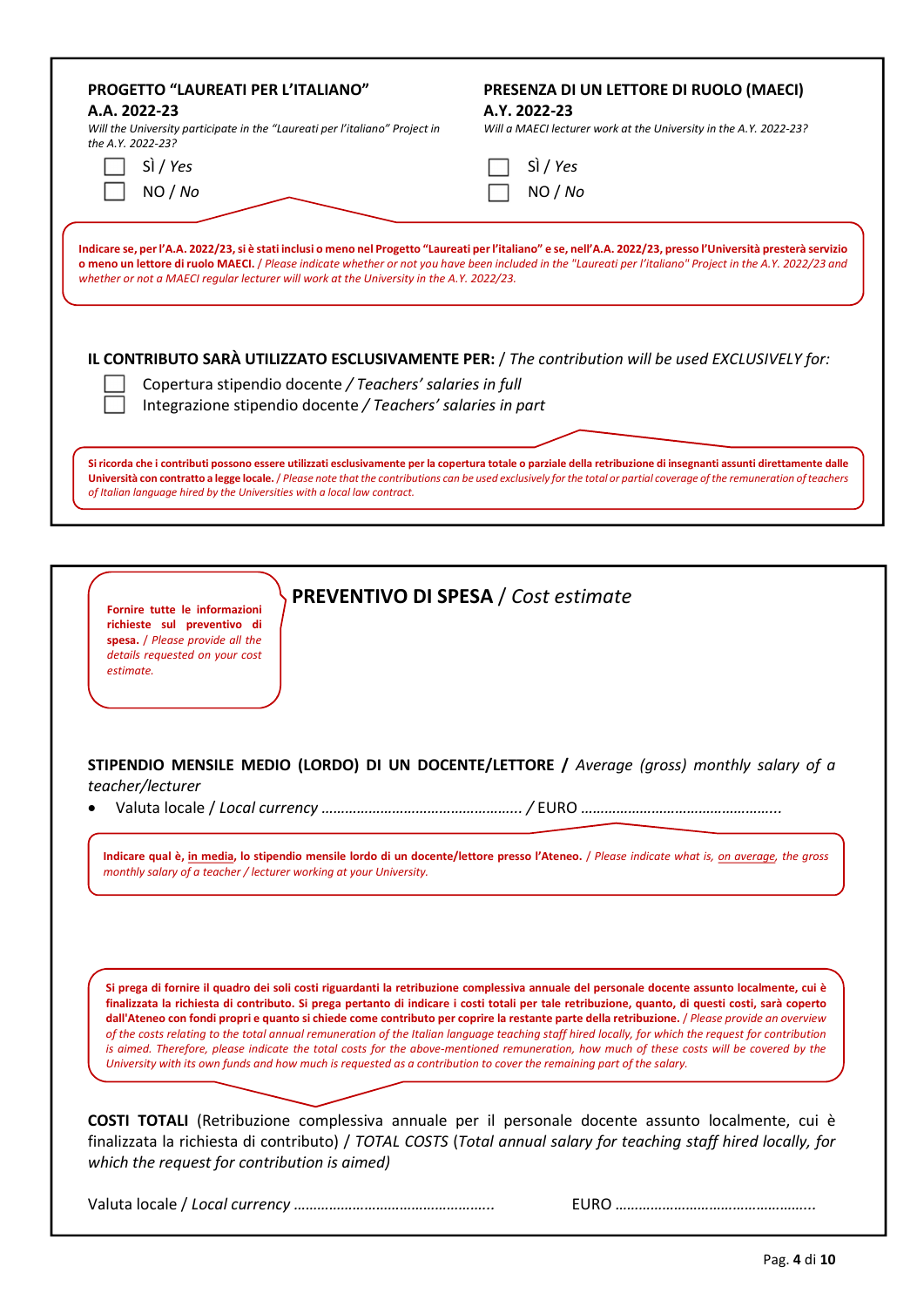|                                                                                                                                                | DI CUI: / OF WHICH:                                                                                                               |
|------------------------------------------------------------------------------------------------------------------------------------------------|-----------------------------------------------------------------------------------------------------------------------------------|
| A) COSTI A CARICO DELL'ISTITUZIONE RICHIEDENTE / Costs covered by the applicant                                                                |                                                                                                                                   |
|                                                                                                                                                |                                                                                                                                   |
|                                                                                                                                                | $e/$ and                                                                                                                          |
| B) CONTRIBUTO RICHIESTO / Requested contribution:                                                                                              |                                                                                                                                   |
|                                                                                                                                                |                                                                                                                                   |
|                                                                                                                                                |                                                                                                                                   |
|                                                                                                                                                | Timbro / Stamp                                                                                                                    |
| Si ricorda che il formulario deve essere datato,<br>timbrato e firmato. / Please remember that this form<br>must be dated, stamped and signed. | Il Rettore / Preside<br>The Dean / Department Head / Headmaster / Principal<br>(Timbro e firma - stamp and handwritten signature) |
|                                                                                                                                                |                                                                                                                                   |
|                                                                                                                                                |                                                                                                                                   |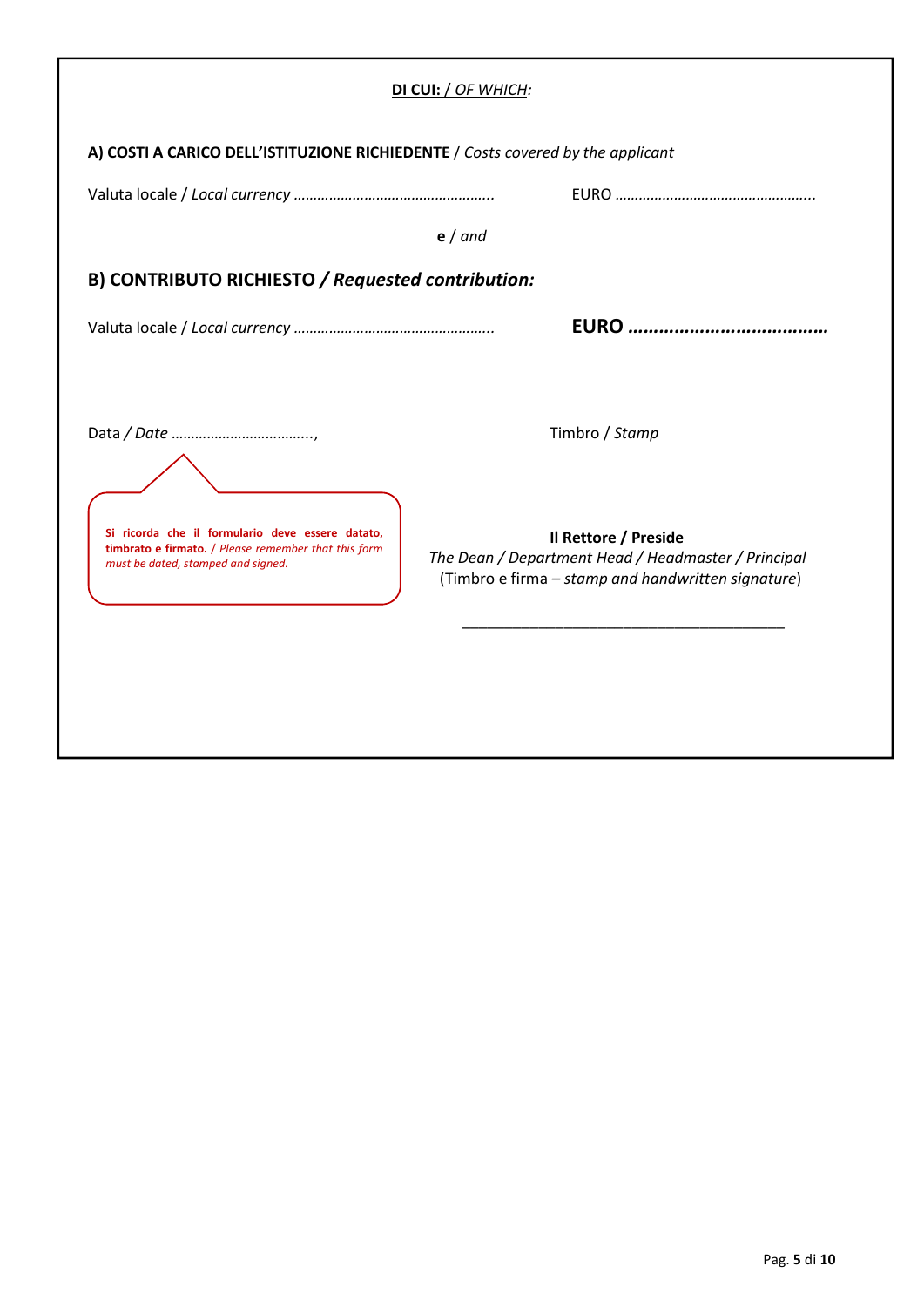#### PARTE RISERVATA ALL'AMBASCIATA

|                                      | 2619/2 - ES. FIN. 2022) SI OSSERVA QUANTO SEGUE:                                                                 | IN RELAZIONE ALLA RICHIESTA DI CONTRIBUTO PER SOSTEGNO ALLE CATTEDRE DI LINGUA ITALIANA (CAP.                |
|--------------------------------------|------------------------------------------------------------------------------------------------------------------|--------------------------------------------------------------------------------------------------------------|
|                                      |                                                                                                                  |                                                                                                              |
|                                      |                                                                                                                  |                                                                                                              |
|                                      | E, PERTANTO, SI ESPRIME PARERE FAVOREVOLE.                                                                       |                                                                                                              |
|                                      | La presente richiesta di contributo è da considerarsi la numero  in ordine di priorità.                          |                                                                                                              |
|                                      | L'ORDINE DI PAGAMENTO (OP) DOVRÀ ESSERE DISPOSTO IN FAVORE DI:                                                   |                                                                                                              |
|                                      |                                                                                                                  |                                                                                                              |
|                                      |                                                                                                                  |                                                                                                              |
|                                      |                                                                                                                  |                                                                                                              |
|                                      | <b>SUL SEGUENTE CONTO CORRENTE ATTIVO PER I FINANZIAMENTI MAECI:</b>                                             |                                                                                                              |
| <b>VALUTA:</b> $\Box$ Euro (€)       | $\Box$ USD (\$)                                                                                                  | ALTRA VALUTA:                                                                                                |
| conservato agli atti di questa sede. |                                                                                                                  | Si dichiara la conformità del presente documento e dei relativi allegati all'originale cartaceo e/o digitale |
|                                      | Timbro tondo                                                                                                     | L'Ambasciatore d'Italia<br>(Firma digitale)                                                                  |
|                                      | Si prega di voler cortesemente compilare la sezione riservata alla Rappresentanza diplomatica in ogni sua parte. |                                                                                                              |

N.B. Qualora l'Istituzione abbia già beneficiato di un contributo alla cattedra di lingua italiana, in mancanza della relazione finale sull'utilizzo dell'ultimo contributo fruito NON sarà possibile procedere all'assegnazione di un nuovo contributo. Analogamente, qualora l'ultimo contributo ricevuto sia rimasto inutilizzato o sia stato impropriamente utilizzato, in mancanza della restituzione dell'importo NON sarà possibile procedere all'assegnazione di un nuovo contributo. / If the institution has already benefited from a contribution to the Italian language chair, in the absence of the final report on the use of the last contribution received, it will NOT be possible to proceed with the assignment of a new contribution. Likewise, if the last contribution received has remained unused or has been improperly used, in the absence of the refund of the amount it will NOT be possible to proceed with the assignment of a new contribution.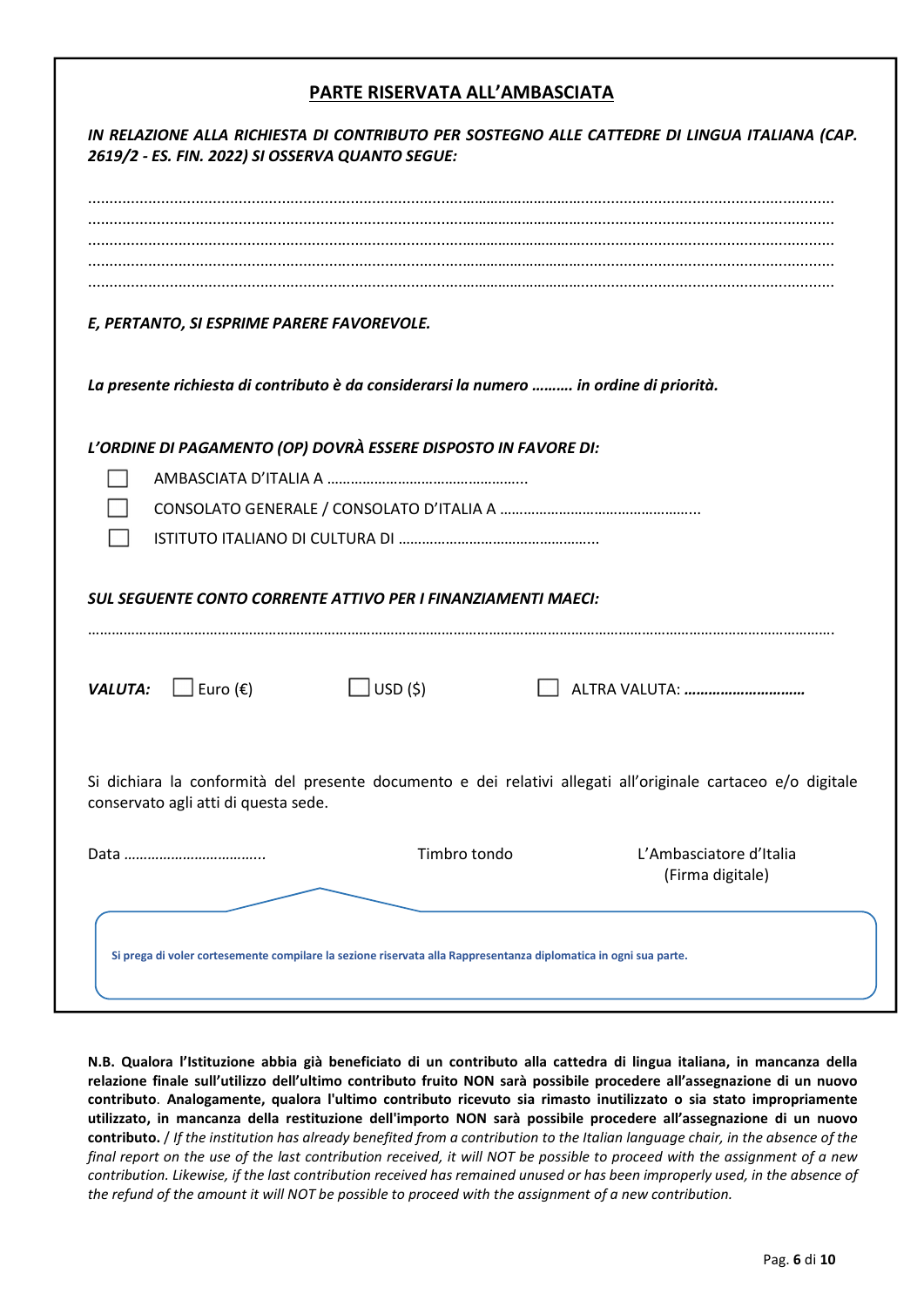Please specify the contribution award year to which the report  $\text{CAP. 2619/2}$ Specificare l'anno di assegnazione del contributo a cui la relazione si riferisce. Se l'ultimo contributo è stato concesso nell'esercizio finanziario 2021, la relazione dovrà riguardare detto contributo. /<br>Please specify the contribution award year to which the report refers. If the last contribution was granted in the financial year 2021, the report must relate to that contribution.



ALL. B

### RELAZIONE FINALE SULL'UTILIZZO DELL'ULTIMO CONTRIBUTO FRUITO CATTEDRE DI LINGUA ITALIANA - ANNO ……... FINAL REPORT ON THE USE OF THE LAST CONTRIBUTION RECEIVED

CHAIRS OF ITALIAN LANGUAGE - YEAR………

SI PREGA DI COMPILARE IL MODULO IN FORMATO DIGITALE IN OGNI SUA PARTE, PREFERIBILMENTE IN ITALIANO E DI COMPLETARLO CON LA FIRMA, LA DATA E IL TIMBRO DELL' ISTITUZIONE RICHIEDENTE. Please fill in the form electronically, preferably in Italian. All sections should be completed in full, signed and stamped by the applicant.

#### PARTE RISERVATA ALLE ISTITUZIONI UNIVERSITARIE (ONLY FOR UNIVERSITIES)

|                                                                                                                                                                                        |      | DENOMINAZIONE DELL'ISTITUZIONE E SEDE<br>NAME OF THE UNIVERSITY and COUNTRY |      |      | <b>Specificare</b><br>riferimenti<br>dell'Istituzione richiesti. / Please<br>provide all the requested details<br>about your University.                                                                                                                                                                            |
|----------------------------------------------------------------------------------------------------------------------------------------------------------------------------------------|------|-----------------------------------------------------------------------------|------|------|---------------------------------------------------------------------------------------------------------------------------------------------------------------------------------------------------------------------------------------------------------------------------------------------------------------------|
| Istituzione statale<br><b>Public University</b>                                                                                                                                        |      | Istituzione privata<br><b>Private University</b>                            |      |      | Istituzione pubblico-privata<br>Public/Private Institution                                                                                                                                                                                                                                                          |
| <b>E-mail Dipartimento di Italiano</b> ( <i>Email of the Department of Italian Studies</i> )                                                                                           |      |                                                                             |      |      |                                                                                                                                                                                                                                                                                                                     |
| E-mail Docente di italiano di riferimento (Email of the reference Lecturer of Italian language)                                                                                        |      |                                                                             |      |      |                                                                                                                                                                                                                                                                                                                     |
|                                                                                                                                                                                        |      |                                                                             |      |      |                                                                                                                                                                                                                                                                                                                     |
|                                                                                                                                                                                        |      | <b>DESCRIZIONE DEL PROGETTO / Project description</b>                       |      |      | Fornire tutte le informazioni<br>richieste sul progetto di corso<br>di italiano. / Please provide all                                                                                                                                                                                                               |
| Creazione nuovo corso d'italiano / Creation of a new Italian language course                                                                                                           |      |                                                                             |      |      | the details requested on your<br>Italian course project.                                                                                                                                                                                                                                                            |
| Mantenimento di un corso d'italiano esistente / Support of an existing course                                                                                                          |      |                                                                             |      |      | Anno di inizio dell'attività della cattedra:  / What year did the course start?                                                                                                                                                                                                                                     |
|                                                                                                                                                                                        |      |                                                                             |      |      |                                                                                                                                                                                                                                                                                                                     |
|                                                                                                                                                                                        |      |                                                                             |      |      |                                                                                                                                                                                                                                                                                                                     |
|                                                                                                                                                                                        |      |                                                                             |      |      |                                                                                                                                                                                                                                                                                                                     |
| SI È GIÀ BENEFICIATO DEL CONTRIBUTO IN PASSATO? / Have you ever received a contribution?<br>NO, era la prima richiesta di contributo / NO, this was our first application              |      |                                                                             |      |      |                                                                                                                                                                                                                                                                                                                     |
|                                                                                                                                                                                        |      |                                                                             |      |      | S), si è beneficiato del contributo per n.  anni / YES, we have been receiving contributions for n.                                                                                                                                                                                                                 |
| years                                                                                                                                                                                  |      |                                                                             |      |      |                                                                                                                                                                                                                                                                                                                     |
| Ultimo contributo assegnato nel (specificare l'anno):<br>2021                                                                                                                          | 2020 | 2019<br>2018                                                                | 2017 | 2016 |                                                                                                                                                                                                                                                                                                                     |
| Last contribution granted in (please specify the year):<br>2021                                                                                                                        | 2020 | 2019<br>2018                                                                | 2017 | 2016 |                                                                                                                                                                                                                                                                                                                     |
|                                                                                                                                                                                        |      |                                                                             |      |      |                                                                                                                                                                                                                                                                                                                     |
| year 2021, please refer to that contribution.                                                                                                                                          |      |                                                                             |      |      | Specificare l'anno di assegnazione dell'ultimo contributo. Se l'ultimo contributo è stato concesso nell'esercizio finanziario 2021, l'indicazione dovrà<br>riguardare detto contributo. / Please specify the year in which the last contribution was awarded. If the last contribution was granted in the financial |
|                                                                                                                                                                                        |      |                                                                             |      |      |                                                                                                                                                                                                                                                                                                                     |
| TOTALE NUMERO CORSI/CLASSI D'ITALIANO PRESSO L'ISTITUZIONE RICHIEDENTE (PER A.A.):<br>Total number of Italian language courses/classes offered by the Institution (per Academic Year): |      |                                                                             |      |      |                                                                                                                                                                                                                                                                                                                     |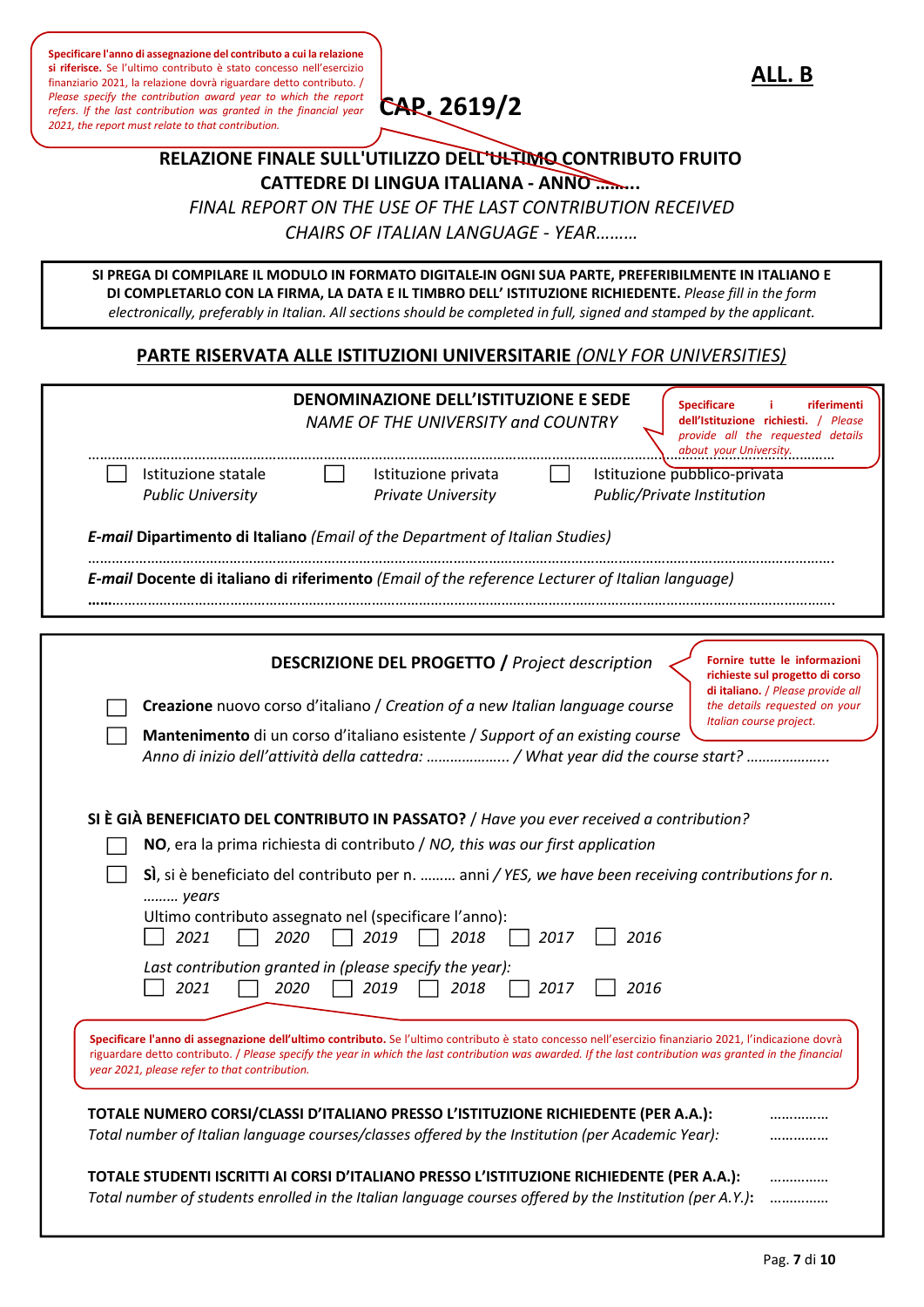LIVELLO DEI CORSI DI ITALIANO / Level of the Italian language courses offered by the Institution:

.......................................................................................…………………………........................................................... .......................................................................................…………………………...........................................................

| DESCRIZIONE DEL PROGETTO DIDATTICO PER IL QUALE SI ERA RICHIESTO IL CONTRIBUTO A                          |  |  |  |  |  |  |
|-----------------------------------------------------------------------------------------------------------|--|--|--|--|--|--|
|                                                                                                           |  |  |  |  |  |  |
| <b>COPERTURA/INTEGRAZIONE DELLO STIPENDIO DEL PERSONALE DOCENTE (MAX. 30 RIGHE)</b>                       |  |  |  |  |  |  |
| Description of the Italian language teaching project for which you requested the contribution in order to |  |  |  |  |  |  |

.......................................................................................…………………………...........................................................

Si ricorda che i presenti contributi sono concessi per la creazione e il funzionamento di cattedre di italiano presso Università straniere e sono destinati alla copertura totale o parziale della retribuzione di insegnanti assunti direttamente dalle Università con contratto a legge locale. Con il termine "cattedre di italiano" si intendono cattedre e/o corsi di insegnamento in ambito universitario nei quali la lingua italiana figuri tra le lingue insegnate secondo l'ordinamento dell'istituzione interessata, anche se la cattedra o il corso ha una diversa denominazione. L'utilizzo del contributo ricevuto deve essere coerente con le finalità per le quali i contributi possono essere concessi. Gli obiettivi del progetto devono emergere in modo univoco dalla relazione finale sull'utilizzo dell'ultimo contributo fruito che deve riportare SINTETICAMENTE la destinazione dei fondi. I contributi non devono essere stati utilizzati per scopi che esulino dalla retribuzione dei docenti assunti con contratto a legge locale come, a titolo esemplificativo e non esaustivo, l'acquisto di libri, materiale didattico o materiale promozionale, l'organizzazione di conferenze, convegni o altri eventi, la retribuzione di conferenzieri e ospiti di convegni, le spese di viaggio dei docenti partecipanti a convegni e riunioni esterne.

La relazione deve essere predisposta al termine delle attività.

cover/supplement the salary of the teaching staff (max. 30 lines)

N.B. I contributi concessi in un determinato Esercizio finanziario devono essere utilizzati entro la conclusione delle attività dell'Anno Accademico di riferimento.

La restituzione dei contributi inutilizzati o utilizzati impropriamente è precondizione per la richiesta di un nuovo contributo.

Please note that these contributions are granted for the creation and operation of chairs of Italian language at foreign universities and are intended for the total or partial coverage of the remuneration of teachers hired by universities with local law contracts.

The term "chairs of Italian" means chairs and / or teaching courses in universities in which the Italian language is among the languages taught according to the regulations of the institution concerned, even if the chair or course has a different name.

The use of the contribution received must be consistent with the purposes for which the contributions can be granted. The objectives of the project must be unambiguously described in the final report on the use of the last contribution received, which must BRIEFLY indicate the destination of the funds.

Contributions should not have been used for purposes other than the remuneration of teachers of Italian language hired under local law contracts such as, by way of example, the purchase of books, teaching material or promotional material, the organization of conferences, conventions or other events, the remuneration of conference guests, travel expenses of teachers participating in conferences and external meetings. The report has to be written up at the end of the activities.

Please note that contributions granted in a given Financial Year must be used by the end of the activities of the relevant Academic Year. The return of unused or improperly used contributions is a precondition for requesting a new contribution.

#### PROGETTO "LAUREATI PER L'ITALIANO" PRESENZA DI UN LETTORE DI RUOLO (MAECI) NELL'A.A. DI RIFERIMENTO DELLA RELAZIONE NELL'A.A. DI RIFERIMENTO DELLA RELAZIONE

Did the University participate in the "Laureati per l'italiano" Project in Did a MAECI lecturer work at the University in the A.Y. of reference of the A.Y. of reference of this report? the A.Y. of reference of this report?

| ∃ | SÌ / Ye. |  |
|---|----------|--|
| ] | NO / M   |  |

 $\Box$  Sì/Yes  $\sqrt{10}$  NO / No  $\sqrt{10}$  NO / No

Indicare se, per l'A.A. di riferimento della relazione, si era stati inclusi o meno nel Progetto "Laureati per l'italiano" e se, nell'A.A. di riferimento della relazione, presso l'Università ha prestato servizio o meno un lettore di ruolo MAECI. / Please indicate whether or not you had been included in the "Laureati per l'italiano" Project in the A.Y. of reference of this report and whether or not a MAECI regular lecturer worked at the University in the A.Y. of reference of this report.

| I <b>L CONTRIBUTO È STATO UTILIZZATO ESCLUSIVAMENTE PER:</b> / The contribution was used EXCLUSIVELY for: |  |
|-----------------------------------------------------------------------------------------------------------|--|
|-----------------------------------------------------------------------------------------------------------|--|



Copertura stipendio docente / Teachers' salaries in full Integrazione stipendio docente / Teachers' salaries in part

Si ricorda che i contributi possono essere utilizzati esclusivamente per la copertura totale o parziale della retribuzione di insegnanti assunti direttamente dalle Università con contratto a legge locale. / Please note that the contributions can be used exclusively for the total or partial coverage of the remuneration of teachers of Italian language hired directly by the Universities with a local law contract.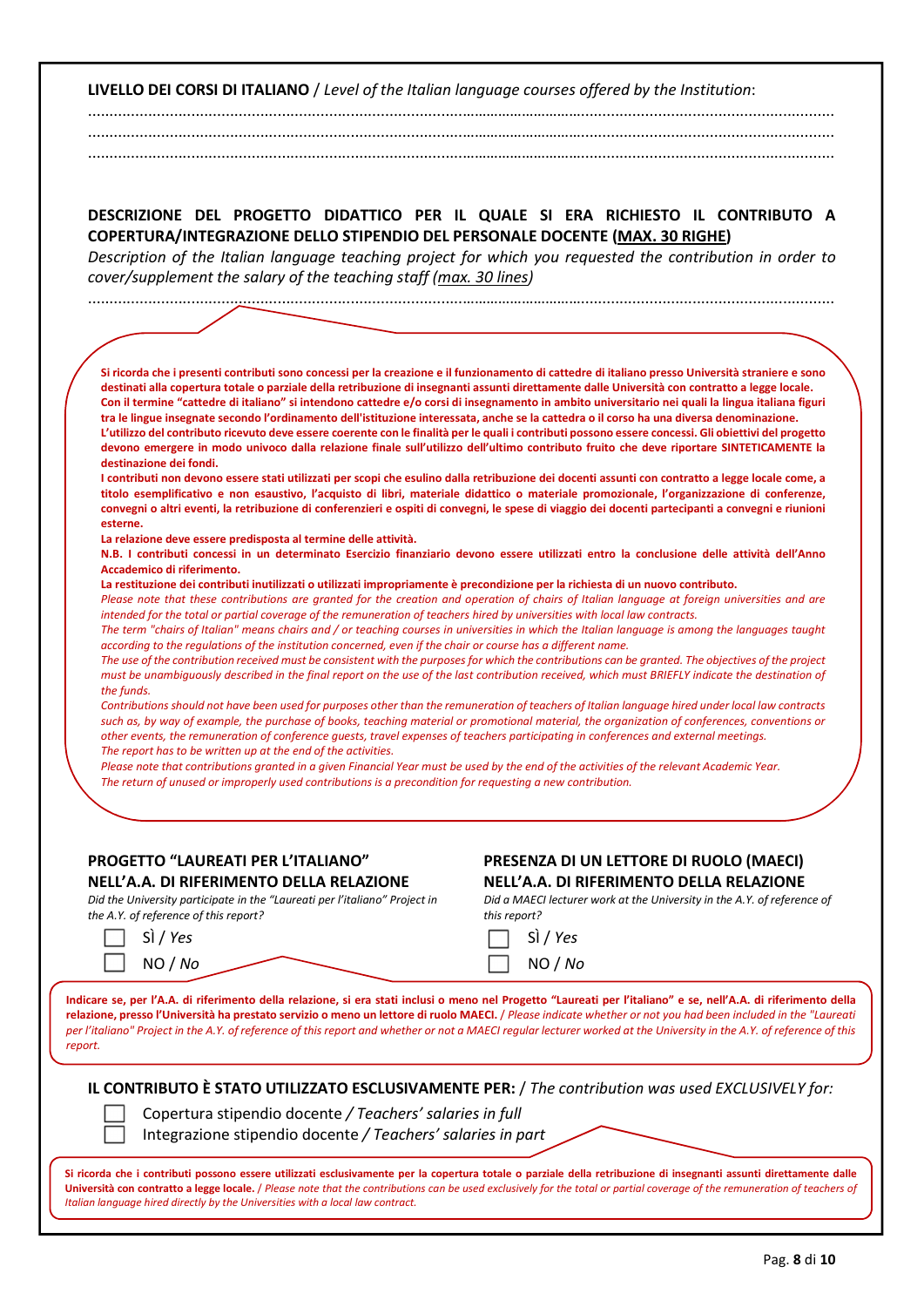### PROSPETTO RIEPILOGATIVO DEI COSTI / Cost statement

STIPENDIO MENSILE MEDIO (LORDO) DI UN DOCENTE/LETTORE / Average (gross) monthly salary of a teacher/lecturer

Valuta locale / Local currency …………………………………………... / EURO …………………………………………...

Indicare qual è, in media, lo stipendio mensile lordo di un docente/lettore presso l'Ateneo. / Please indicate what is, on average, the gross monthly salary of a teacher / lecturer working at your University.

Si prega di fornire il quadro dei soli costi riguardanti la retribuzione complessiva annuale del personale docente assunto localmente, cui è stato destinato il contributo. Si prega pertanto di indicare i costi totali per tale retribuzione, quanto, di questi costi, è stato coperto dall'Ateneo con fondi propri e quanto si è ricevuto come contributo per coprire la restante parte della retribuzione. / Please provide an overview of the costs relating to the total annual remuneration of the Italian language teaching staff hired locally, for which you used the contribution. Therefore, please indicate the total costs for the above-mentioned remuneration, how much of these costs was covered by the University with its own funds and how much was received as a contribution to cover the remaining part of the salary.

COSTI TOTALI (Retribuzione complessiva annuale per il personale docente assunto localmente, per il quale è stato utilizzato il contributo) / TOTAL COSTS (Total annual salary for teaching staff hired locally, for which you used the contribution)

Valuta locale / Local currency …………………………………………... EURO …………………………………………...

# DI CUI: / OF WHICH:

A) COSTI A CARICO DELL'ISTITUZIONE RICHIEDENTE / Costs covered by the applicant

Valuta locale / Local currency …………………………………………... EURO …………………………………………...

e / and

#### B) CONTRIBUTO RICEVUTO / Contribution received:

Valuta locale / Local currency …………………………………………... EURO …………………………………

Per gli atenei ubicati in Paesi con valuta diversa dall'Euro: se si è ricevuto il contributo in valuta diversa dall'Euro, si prega di indicare l'ammontare ricevuto in altra valuta e il corrispettivo ammontare in Euro formalmente assegnato dal Ministero nell'esercizio finanziario di riferimento. Non calcolare il valore del contributo in Euro sulla base del cambio valutario attuale. / For universities located in countries with currencies other than the Euro: if the grant has been received in a currency other than the Euro, please indicate the amount received in another currency and the corresponding amount in Euros formally assigned by the Ministry in the financial year of reference. Please do not calculate the value of the contribution in Euros based on the current exchange rate.

\_\_\_\_\_\_\_\_\_\_\_\_\_\_\_\_\_\_\_\_\_\_\_\_\_\_\_\_\_\_\_\_\_\_\_\_\_\_

Data / Date ……………………………..., Timbro / Stamp

Si ricorda che il formulario deve essere datato, timbrato e firmato. / Please remember that this form must be dated, stamped and signed.

Il Rettore / Preside

 The Dean / Department Head / Headmaster / Principal (Timbro e firma – stamp and handwritten signature)